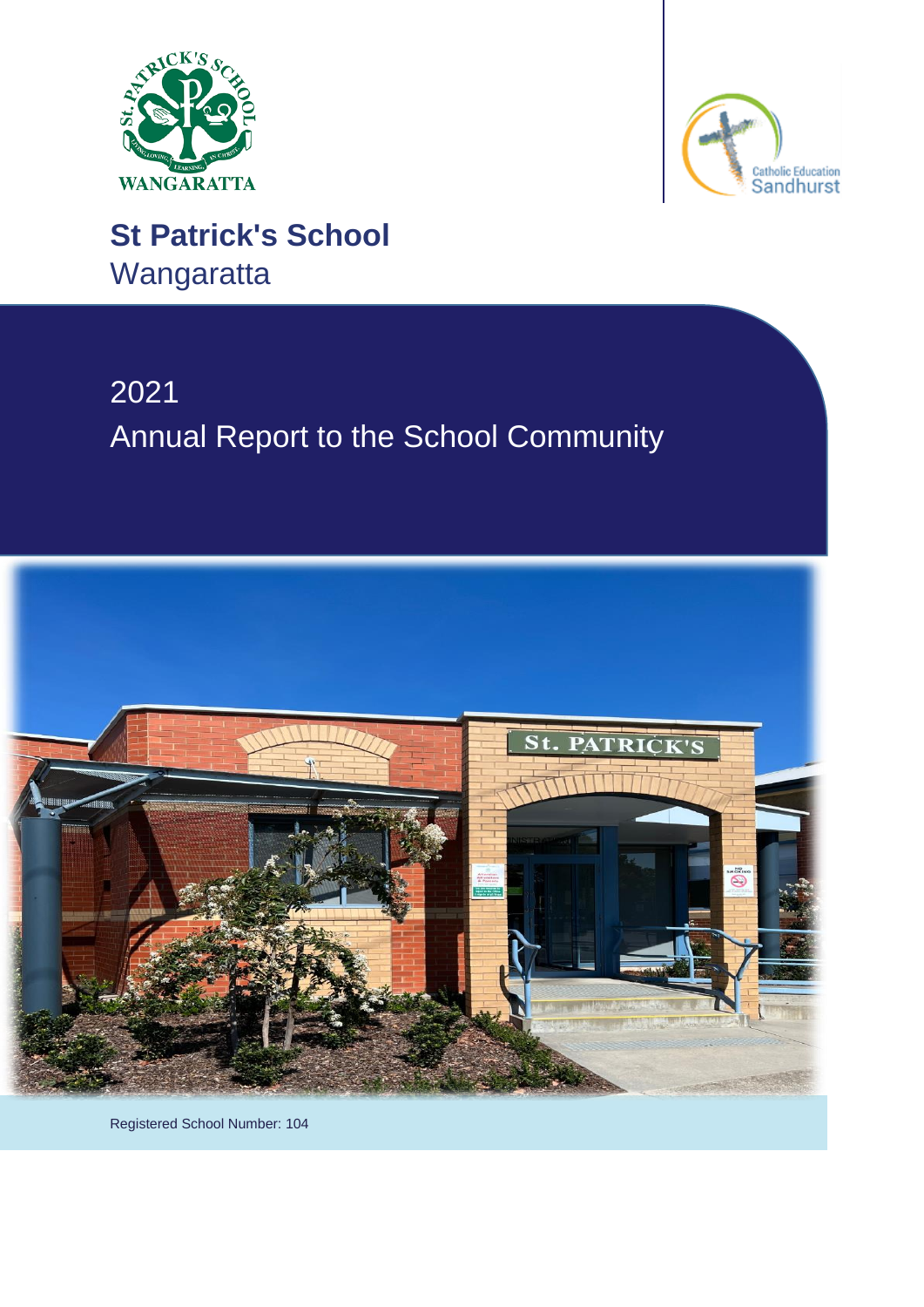## **Table of Contents**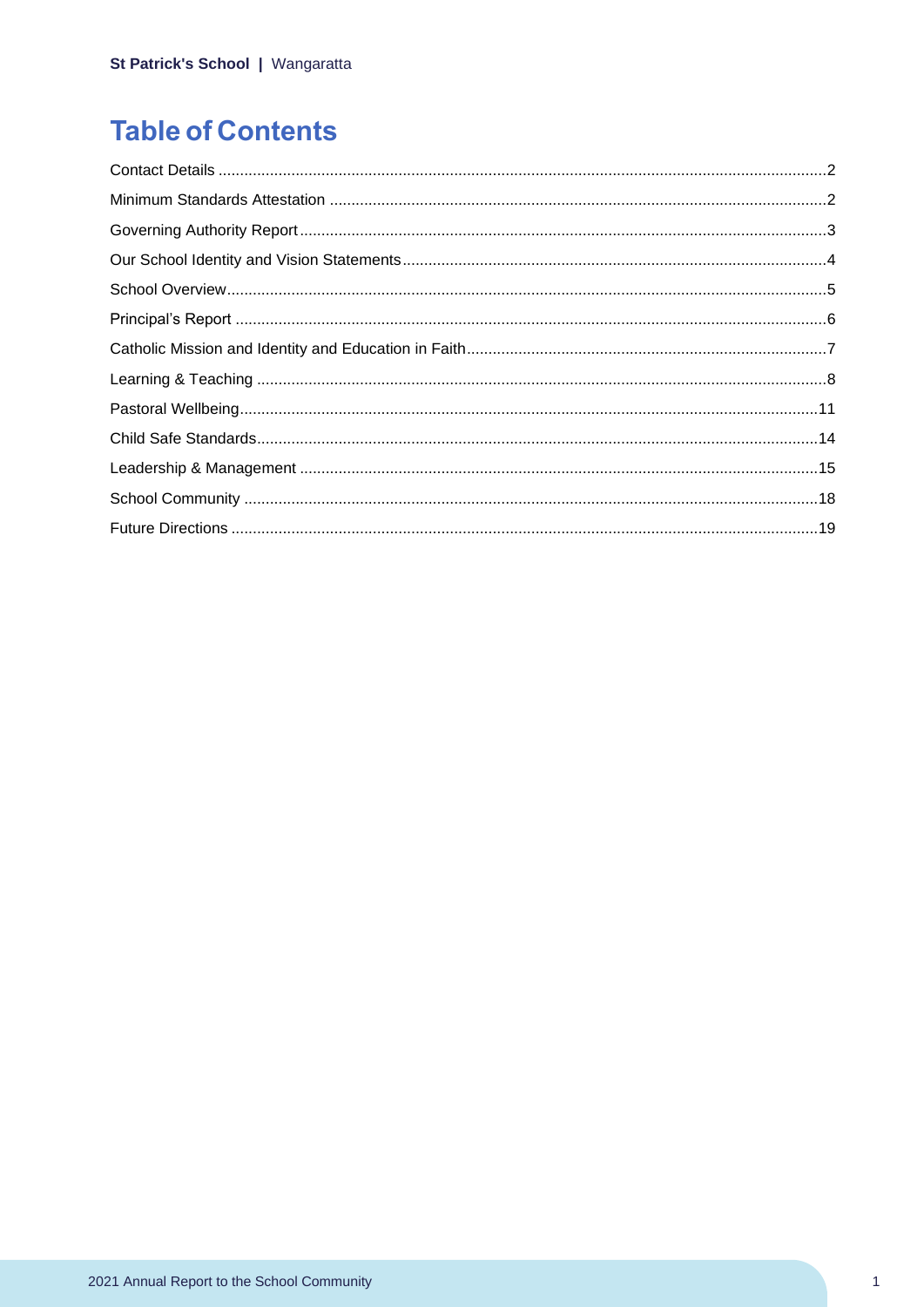### <span id="page-2-0"></span>**Contact Details**

| <b>ADDRESS</b>             | Ovens Street<br>Wangaratta VIC 3677     |
|----------------------------|-----------------------------------------|
| <b>PRINCIPAL</b>           | <b>Gabrielle Downie</b>                 |
| <b>GOVERNING AUTHORITY</b> | <b>Catholic Education Sandhurst Ltd</b> |
| <b>TELEPHONE</b>           | 03 5721 5795                            |
| <b>EMAIL</b>               | principal@spwangaratta.catholic.edu.au  |
| <b>WEBSITE</b>             | www.spwangaratta.catholic.edu.au        |
| <b>E NUMBER</b>            | E3001                                   |

## <span id="page-2-1"></span>**Minimum Standards Attestation**

**NOTE:** The School's financial performance information has been provided to the Australian Charities and Not-forprofits Commission (ACNC) and will be available for the community to access from their website at [www.acnc.gov.au](http://www.acnc.gov.au/)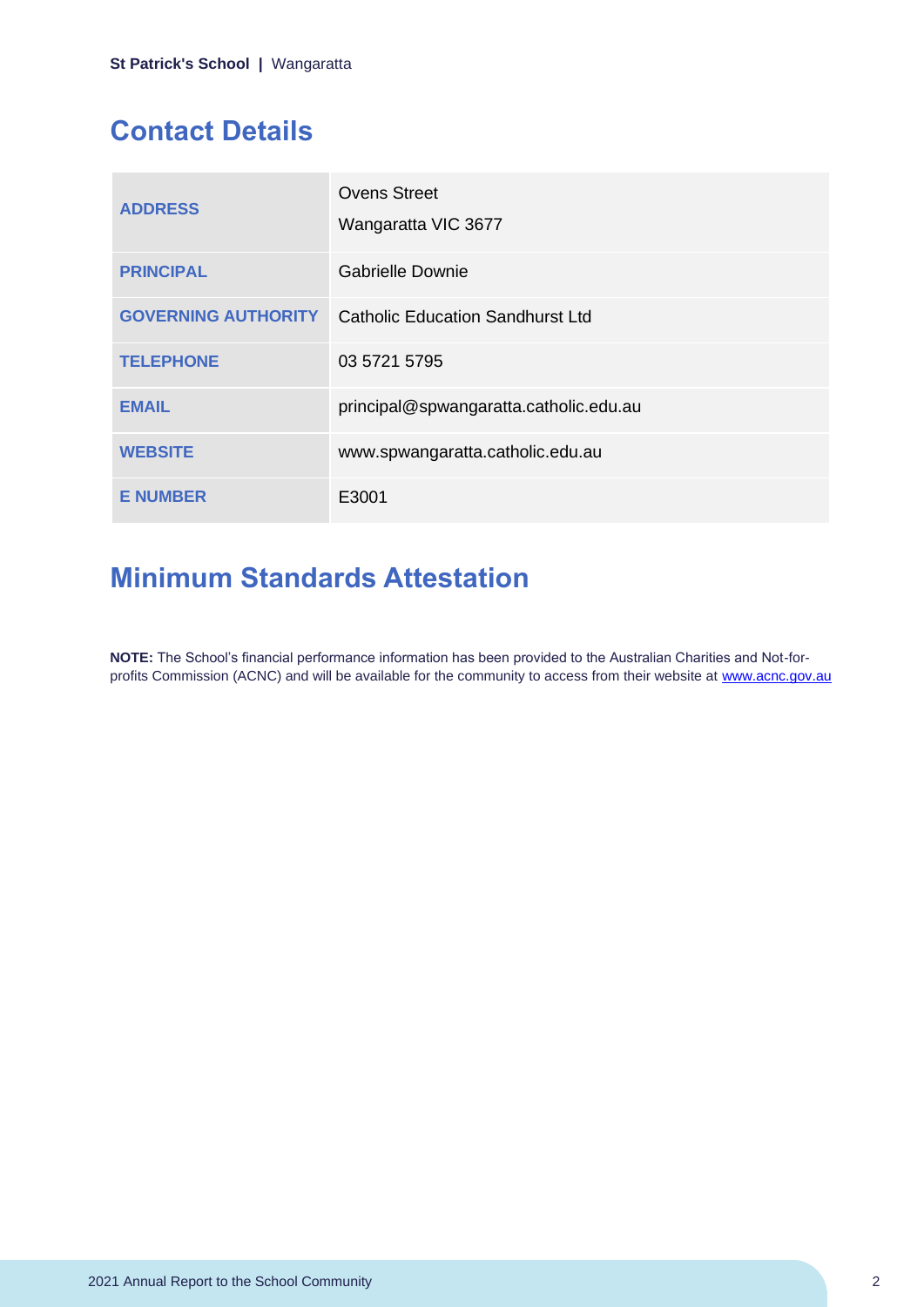### <span id="page-3-0"></span>**Governing Authority Report**

Catholic Education Sandhurst Ltd identifies learning and teaching as two parts of the same action designed to ignite the 'spark of the divine' in every child. We seek to provide safe, supportive and secure environments that value diversity, promote care, respect and co-operation. In 2021 our schools went into overdrive once again to plan and prepare for a learning model that would respond to the continuing impact and uncertainty of Covid-19.

Bishop Shane established Catholic Education Sandhurst Ltd in 2021 to assume the ownership and operation of Catholic schools which previously operated as an unincorporated body. This change in our governance structure coincides with a time of increasing challenges that call us to imagine new and inspiring structures that will meet the needs of a changing Church.

Catholic Education Sandhurst Ltd governance requirements meant that schools would now develop School Advisory Councils to support the principal and school Leadership Teams to ensure the smooth running of our schools and continue the life-giving relationship between our schools and parish communities.

During extremely challenging times our schools were able to maintain their focus on each child, implementing the Victorian Curriculum and the Sandhurst Source of Life Religious Education Curriculum while providing outstanding pastoral support both on-site and through remote learning.

Significant investment in new learning facilities and school infrastructure through the Catholic Capital Grants Program and the hard work of our school communities have ensured the provision of high-quality learning and teaching facilities for both staff and students.

I continue to be extremely grateful for the commitment and professionalism that is clearly identified by the efforts throughout 2021 of Catholic Education Sandhurst Ltd- our schools and personnel in the Catholic Education Office. They continue to work tirelessly for the students and families in our schools, bringing the 'spark of the divine' into focus every day.

Paul Desmond Executive Director

Catholic Education Sandhurst Ltd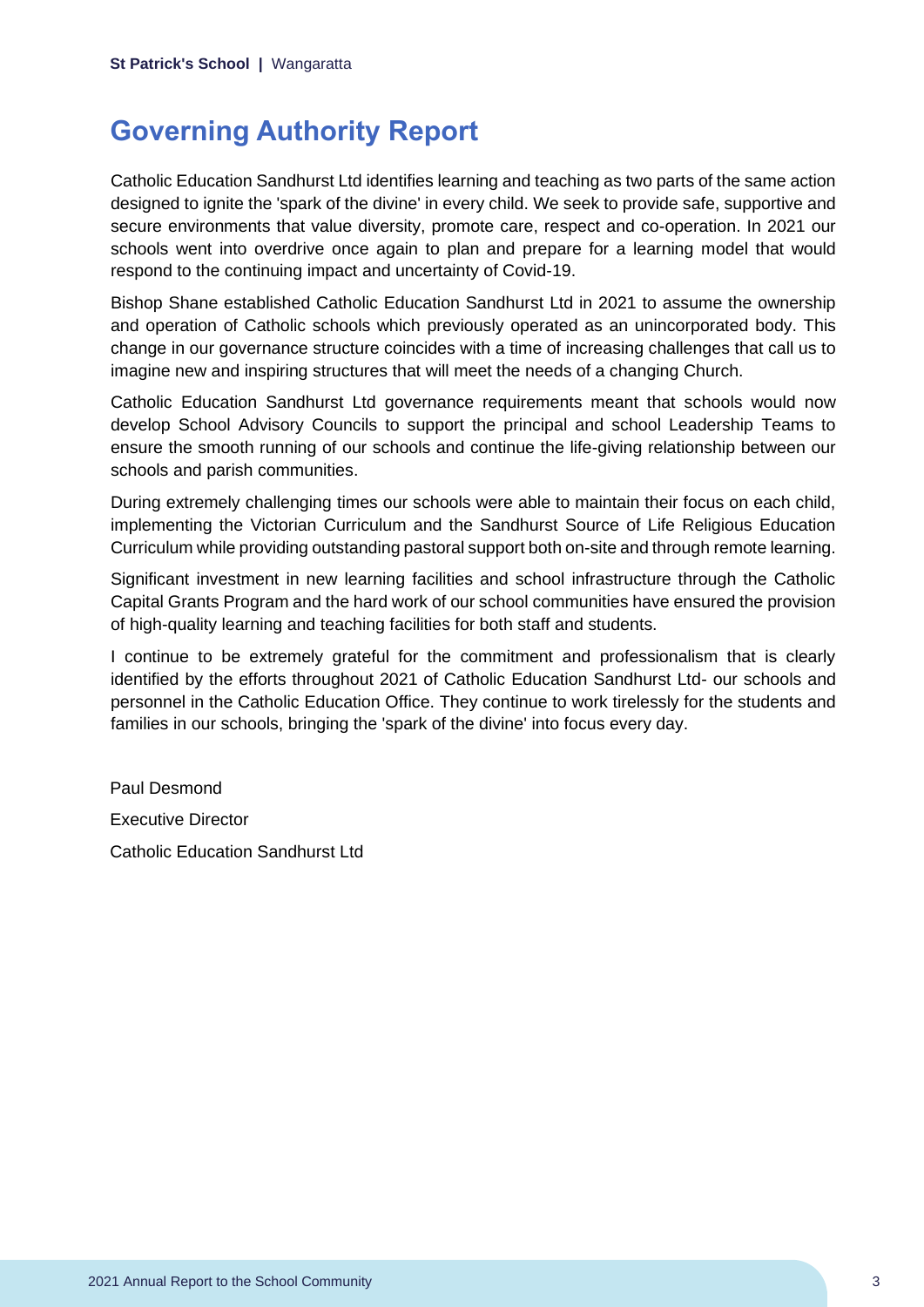### <span id="page-4-0"></span>**Our School Identity and Vision Statements**

IDENTITY STATEMENT

St Patrick's Catholic primary school community embraces the traditions of the Brigidine Order, that celebrates life, reaches out to others and actively cares for our world.

VISION STATEMENT

St Patrick's Primary School strives to:

- Guide and support students on their faith journey through experiences of the Catholic tradition, building a strong sense of belonging, responsibility and wonder within our school, church and global communities.
- Develop an environment that builds on student resilience, self-respect, confidence and empathy - in partnership with families.
- Foster a learning environment that provides a holistic education that nurtures all learners in order for them to realise their full potential.
- Model and foster a safe and supportive environment for students and their families within the school community.
- Provide learning and teaching experiences that promote decision-making.
- Conserve God's creation and recognize the traditional owners of the land.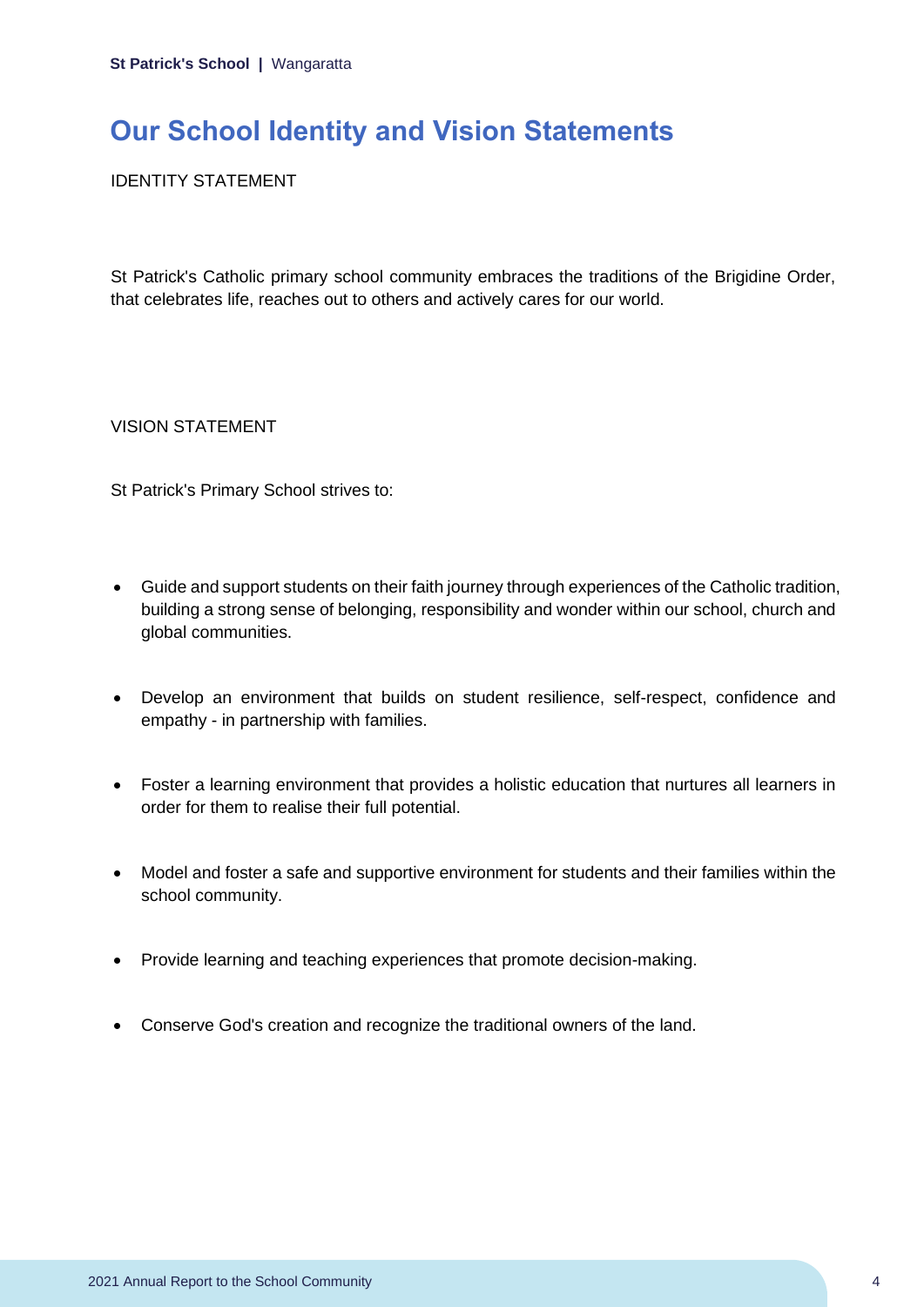### <span id="page-5-0"></span>**School Overview**

#### **School Overview**

St Patrick's Primary is centrally located in Wangaratta (one of three Catholic Primary Schools, a Catholic Secondary School and an alternative school setting in the town). The school's charism originated from the Brigidine order that ably supported the school for well over one hundred years. St Patrick's has a strong commitment to the values of our Catholic Faith and our motto, Living, Loving and Learning in Christ, underpins all we do.

It's been over 160 years since St Patrick's School was first registered. In that time, it has seen many changes, not the least of which is the evolving of teaching and learning strategies to meet the needs of students now and into the future.

During the 1950's the school's enrolment peaked at four hundred and twenty-five. It was at this time that two new schools, Our Lady's School (1958) and St Bernard's in 1963, were established in the town of Wangaratta.

St Patrick's provides a broad range of learning experiences to meet the current needs of our students. Recent years have seen increased professional learning around best practice, to inform teaching to maximise learning for our students. The school provides a range of specialist subjects all designed to enhance and enrich learning at the school. These include extension programs, remediation programs in Mathematics and Literacy, Physical Education, Visual and Performing Arts, Science and Italian. These are all enhanced and supported through current Information technology resources and strategies. The school also provides a BuEarth program, designed to actively engage and challenge students in team and individual physical activities.

In order for the school to continue to achieve our goals, provision needs to be made to provide a variety of stimulating learning spaces. The school has been successful in obtaining a Federal and State Capital Grant funding to enable extensive upgrades to the facilities. These new facilities will include eight modern open plan classrooms and break out learning spaces for our community to enjoy well into the future.

The parent community is deeply committed to ensuring that the students achieve to the best of their ability, which is evident in their involvement in the life of the school. To this end, may opportunities exist throughout the year for parents to engage in school life and communicate with teachers to engage in student learning.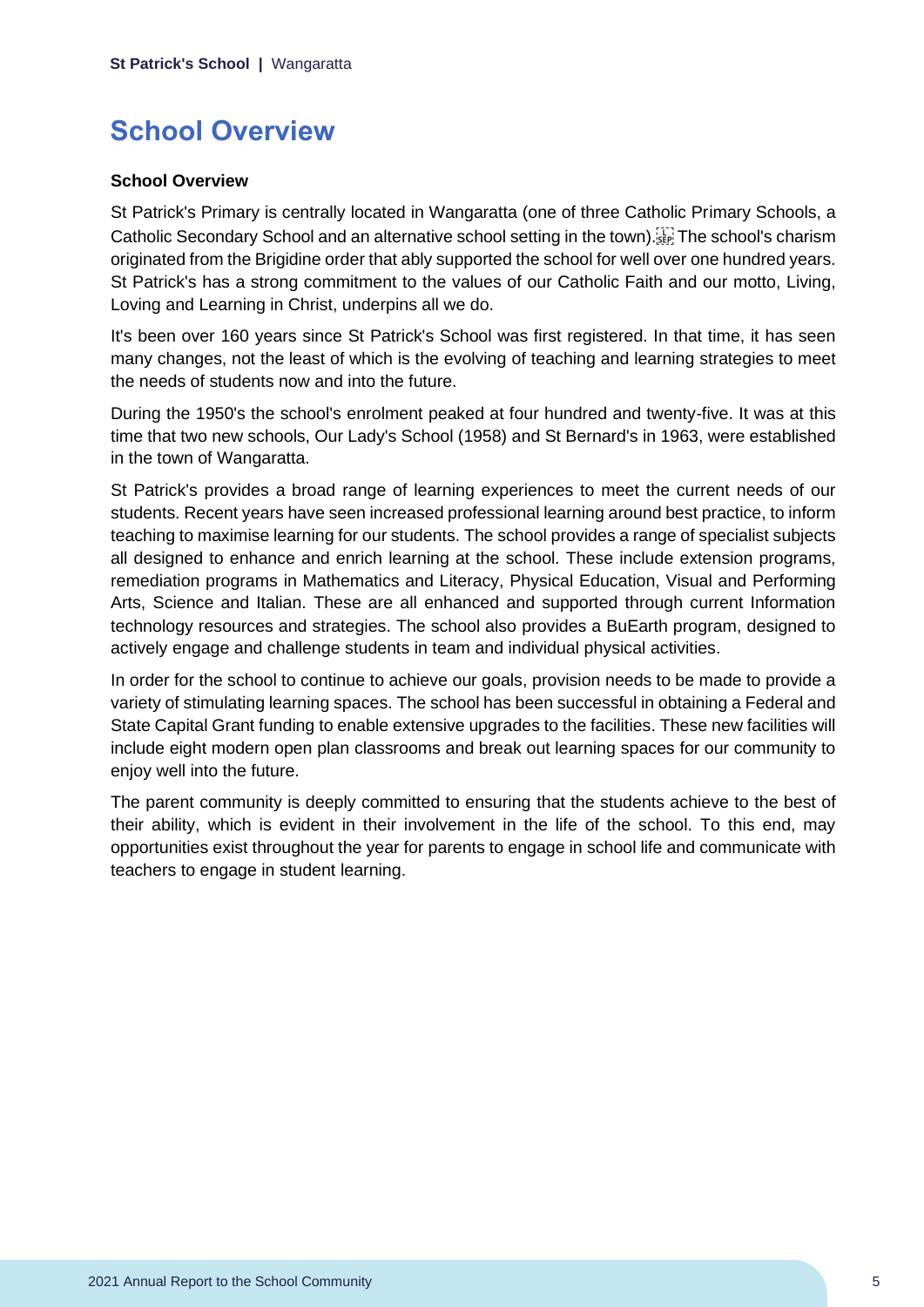### <span id="page-6-0"></span>**Principal's Report**

After twenty-four years as principal at this great school, it's time for me to "hang up the shingle" and move on.

I have been bracing myself for this day all year. St Patrick's is like family to me and leaving "home" is not easy.

The years have been filled with many blessings and adventures. I have been fortunate to work in an environment where everyone shows so much support and care for one another. There can be nothing more spirit uplifting than to work in a place that has LOVE at its epicentre.

I thank with the deepest gratitude, the support of the parent community. The loyalty and support of our families has created a close community. I especially thank the Advisory Council and the Parents and Friends Association, who contribute enormously to the growth and development of our school.

At the end of 2020, we were notified of our successful application for our Capital Grants project. This confirmation meant that 2021 saw the planning and fine-tuning of our new \$3.2m build. The very old and outdated classrooms and demountable will now be replaced with a two storey, eight classroom facility that includes open and innovative learning spaces. I thank the School Advisory Council for their contribution over the past few years refining the project.

2021 was another year of Covid-19 restrictions and challenges for our teaching staff, students and families. As with the previous year all have risen to the challenge and continued to provide quality learning opportunities. While the restrictions prevented many gatherings and celebrations, our community remained strong.

It is with a sense of trepidation that I leave the wonderful staff here. They are such a caring and supportive group, not only with the students in their care but towards each other. I feel proud and privileged to work alongside them and I thank them for all that they do to make this such a positive learning community.

Thanks everyone for all that you do, all that you are and all that you've done!

Terry Corrigan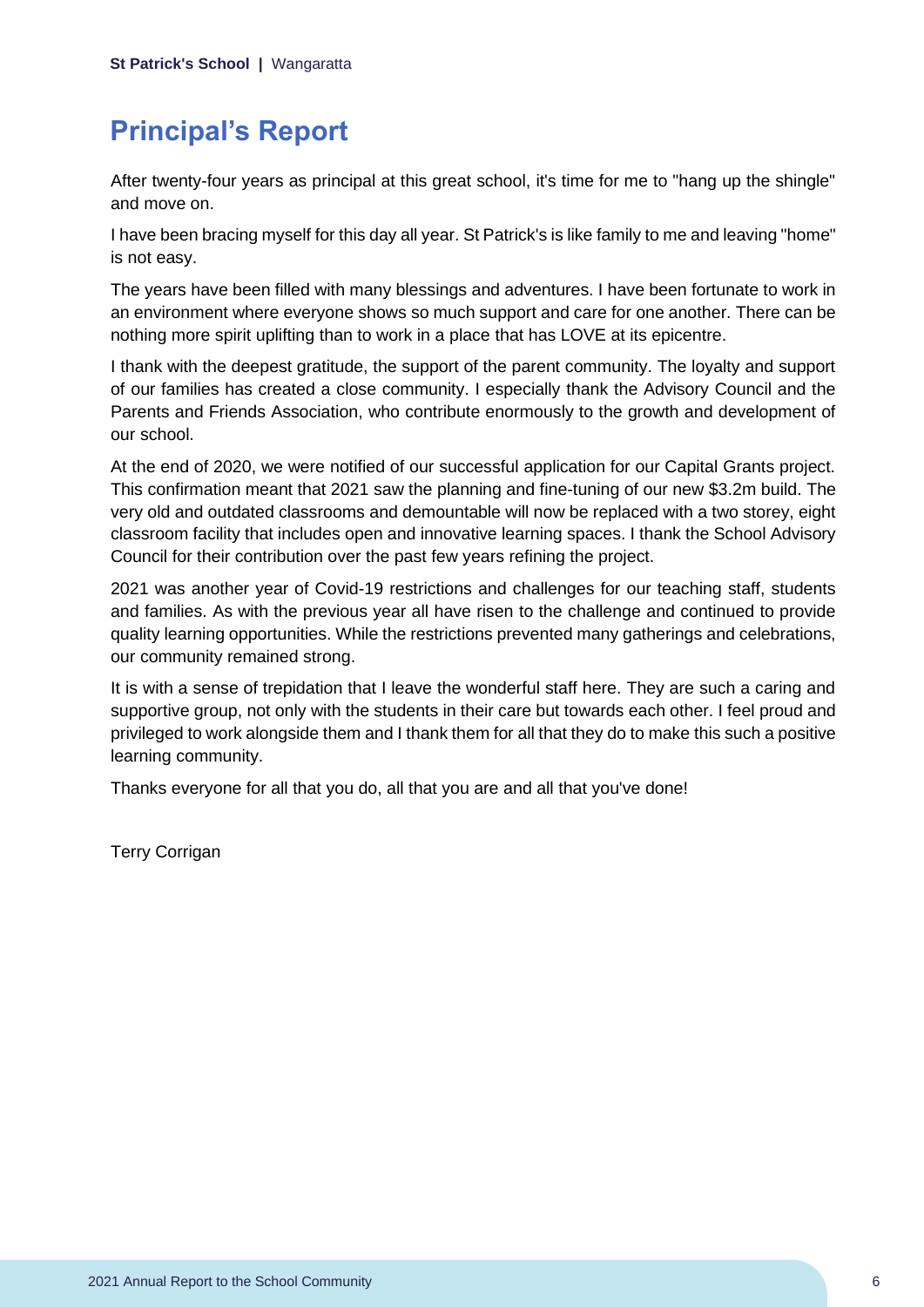### <span id="page-7-0"></span>**Catholic Mission and Identity and Education in Faith**

#### **Goals & Intended Outcomes**

Engage in the Enhancing Catholic School Identity (ECSI) Survey Liturgy with all Wangaratta Catholic Schools in Catholic Education Week Ongoing formation of Religious Education team leaders Involvement in Parish based sacramental programs including parent nights Review of Catholic Identity materials on website/electronic media. Induction of the new online source of Life religious education program Update our FIRE Carrier covenant Development of the Social Justice team

#### **Achievements**

COVID-19 restrictions made the school's ability to fulfil our goals in Catholic identity very difficult. Many strategies were adapted to remote and online learning, in order make some gains towards our goals. While we were unable to gather in person to pray, we continued to celebrate liturgies on lineata school community.

The Sacraments of Reconciliation/Eucharist/ Confirmation postponed by twelve months due to the restrictions. We were however able to deliver the Confirmation / Eucharist program to our year fours, who will receive the sacrament in 2022.

Our commitment to social justice was maintained as the school community continued to raised money through Project Compassion and fund-raising events for Caritas and the St Vincent De Paul Society's Christmas appeal.

COVID-19 did allow us to focus on our online resources. This including engaging in th ECSI survey, updating our Catholic Identity presence on our website, engaging in professional learning of the updated Source of Life and developing our new FIRE Carriers covenant.

#### **VALUE ADDED**

Social Justice activities associated with CARITAS, St Vincent De Paul Society and Catholic Mission.

Remote learning activities associated with "The Source of Life", Religious Education program

St Patrick's' Day - online activities

National Sorry Day - online activities.

Christmas liturgy (outdoor - COVID-19 compliant)

Graduation Liturgy, and Dinner (outdoor - COVID-19 compliant)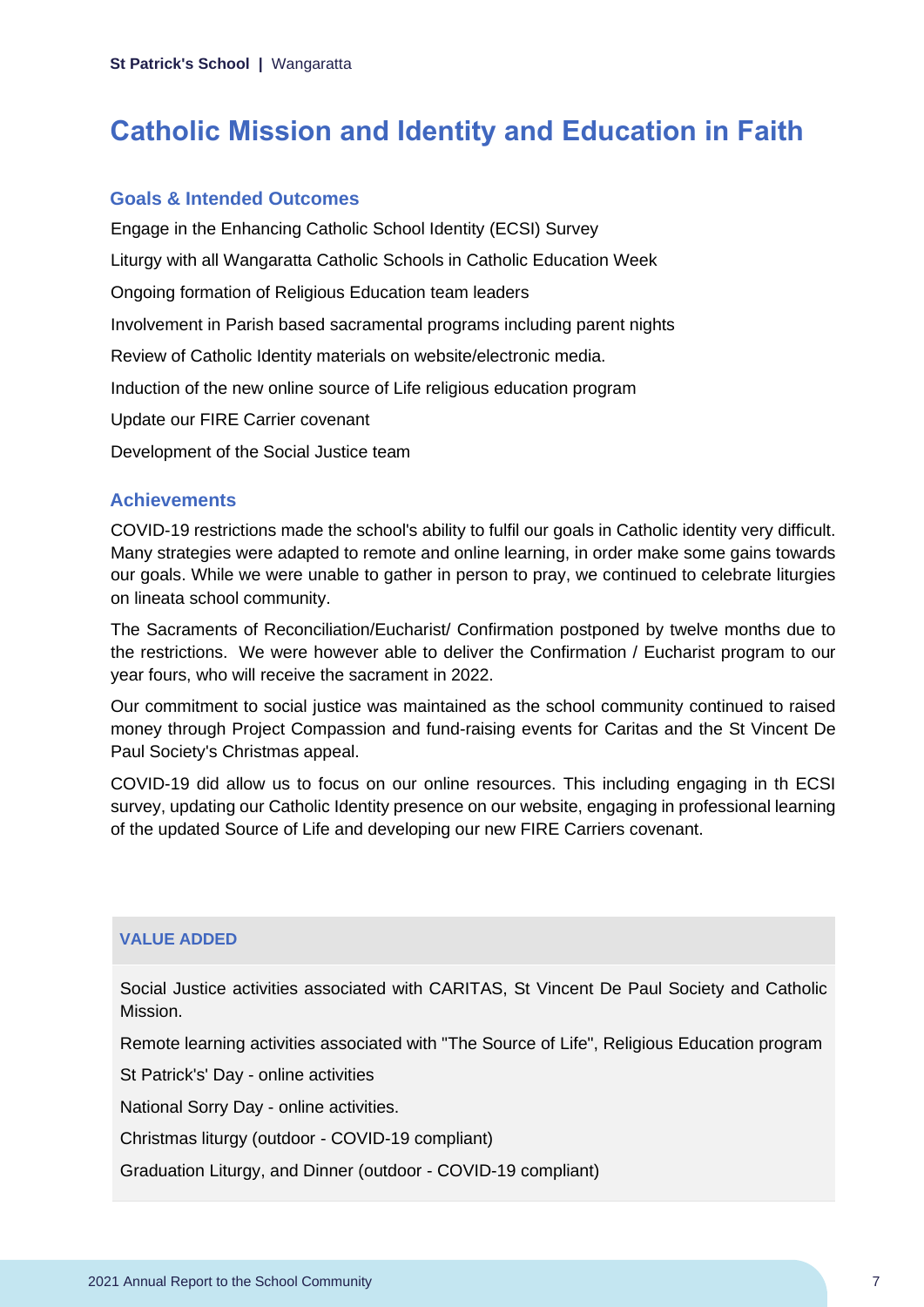### <span id="page-8-0"></span>**Learning & Teaching**

#### **Goals & Intended Outcomes**

Develop staff capacity in the understanding, knowledge and implementations of Professional Learning Communities (P.L.C.'s)

Analyse data to guide and inform our learning and teaching in the area of Numeracy

#### **Achievements**

While COVID-19 continued to impact leaning and teaching, we were still able to implement our goals.

A Learning and Teaching Leader was appointed to lead this area of improvement. Development of the leader as well as the staff occurred throughout the year.

Professional learning included research, reading, professional dialogue, trialling of strategies and feedback to improve teaching practice.

P.L.C.'s were developed to act as the vehicle of professionals learning and capacity building.

As a team staff created learning goals related to differentiating their maths lessons within the classroom.

Staff reflection focuses on how the learning goal impacted their teaching, how the PLC learning impacted student learning and teach learning.

Staff classroom observation allowed for feedback to improve practice.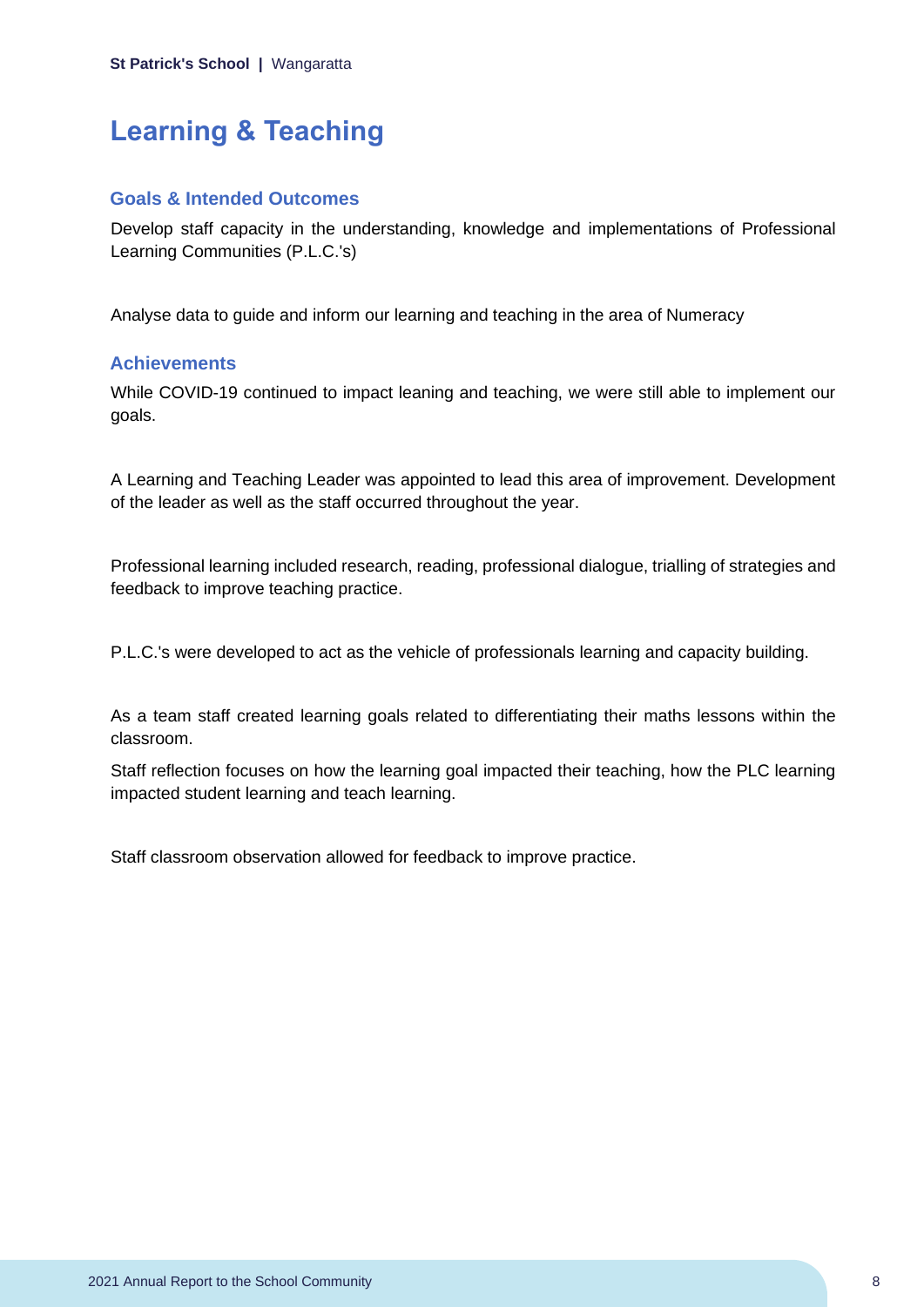#### **STUDENT LEARNING OUTCOMES**

| <b>Aspect Name</b>    | <b>NAPLAN</b><br><b>Year Level</b> | 2019 % Student 2021 % Student<br><b>Meeting Min</b><br><b>Standards</b> | <b>Meeting Min</b><br><b>Standards</b> |                            |
|-----------------------|------------------------------------|-------------------------------------------------------------------------|----------------------------------------|----------------------------|
| Writing               | 3                                  | 100                                                                     | 98                                     | Decrease of 2% from 2019   |
| Spelling              | 3                                  | 91.8                                                                    | 94                                     | Increase of 2.8% from 2019 |
| Reading               | 3                                  | 98                                                                      | 98                                     | No increase or decrease    |
| Grammar & Punctuation | 3                                  | 95.9                                                                    | 96                                     | Increase of 0.1% from 2019 |
| Numeracy              | 3                                  | 100                                                                     | 100                                    | No increase or decrease    |

| <b>Aspect Name</b>    | <b>NAPLAN</b><br><b>Year Level</b> | <b>Meeting Min</b><br><b>Standards</b> | 2019 % Student 2021 % Student<br><b>Meeting Min</b><br><b>Standards</b> |                            |
|-----------------------|------------------------------------|----------------------------------------|-------------------------------------------------------------------------|----------------------------|
| Writing               | 5                                  | 100                                    | 100                                                                     | No increase or decrease    |
| Spelling              | 5                                  | 96.9                                   | 92                                                                      | Decrease of 4.9% from 2019 |
| Reading               | 5                                  | 96.9                                   | 98                                                                      | Increase of 1.1% from 2019 |
| Grammar & Punctuation | 5                                  | 100                                    | 98                                                                      | Decrease of 2% from 2019   |
| Numeracy              | 5                                  | 100                                    | 96                                                                      | Decrease of 4% from 2019   |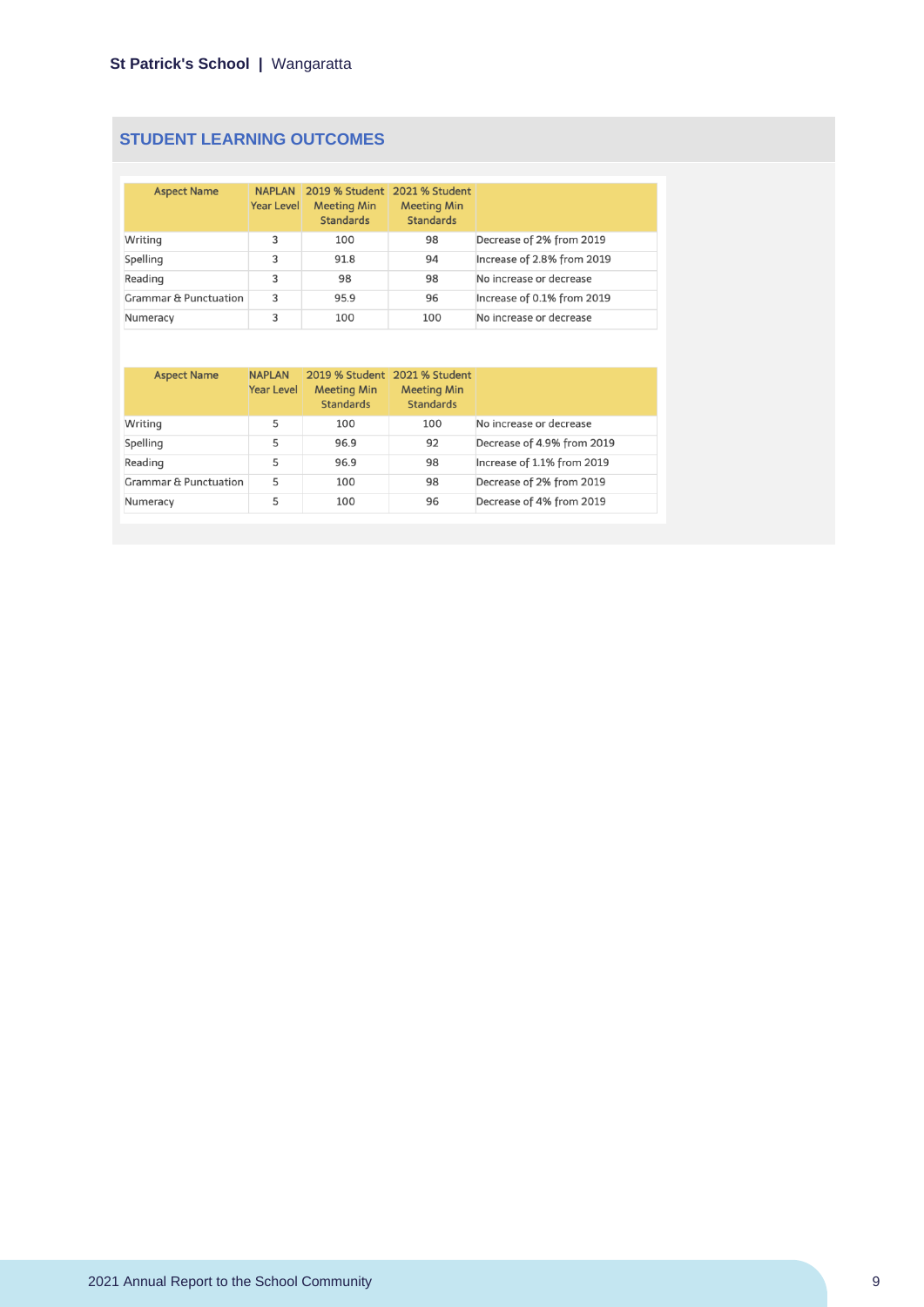| <b>NAPLAN TESTS</b>            | 2019<br>$\frac{0}{0}$ | 2020                         | $2019 - 2020$<br><b>Changes</b> | 2021<br>$\frac{0}{0}$ | $2020 - 2021$<br><b>Changes</b> |
|--------------------------------|-----------------------|------------------------------|---------------------------------|-----------------------|---------------------------------|
|                                |                       | $\star$                      | $\star$                         |                       | $\star$                         |
| YR 03 Grammar &<br>Punctuation | 95.9                  | $\overline{\phantom{a}}$     |                                 | 96.0                  |                                 |
| <b>YR 03 Numeracy</b>          | 100.0                 | -                            |                                 | 100.0                 |                                 |
| YR 03 Reading                  | 98.0                  | $\overline{\phantom{0}}$     |                                 | 98.0                  |                                 |
| <b>YR 03 Spelling</b>          | 91.8                  | $\qquad \qquad \blacksquare$ |                                 | 94.0                  |                                 |
| <b>YR 03 Writing</b>           | 100.0                 | $\overline{\phantom{0}}$     |                                 | 98.0                  |                                 |
| YR 05 Grammar &<br>Punctuation | 100.0                 | -                            |                                 | 98.0                  |                                 |
| <b>YR 05 Numeracy</b>          | 100.0                 | $\qquad \qquad \blacksquare$ |                                 | 96.0                  |                                 |
| <b>YR 05 Reading</b>           | 96.9                  | $\overline{\phantom{0}}$     |                                 | 98.0                  |                                 |
| <b>YR 05 Spelling</b>          | 96.9                  | -                            |                                 | 92.0                  |                                 |
| <b>YR 05 Writing</b>           | 100.0                 | -                            |                                 | 100.0                 |                                 |

#### **PROPORTION OF STUDENTS MEETING THE MINIMUM STANDARDS**

\* There are no NAPLAN results to report in 2020 as the Australian Government decided that due to the COVID-19 pandemic NAPLAN Assessments would not take place.

\*\* Data cannot be reported for this year as the number of students that sat the test was below 5 and the data has been suppressed for privacy reasons in accordance with the ACARA NAPLAN data reporting provisions.

\*\*\* No students sat the NAPLAN tests in this year level and in one or both of the relevant years.



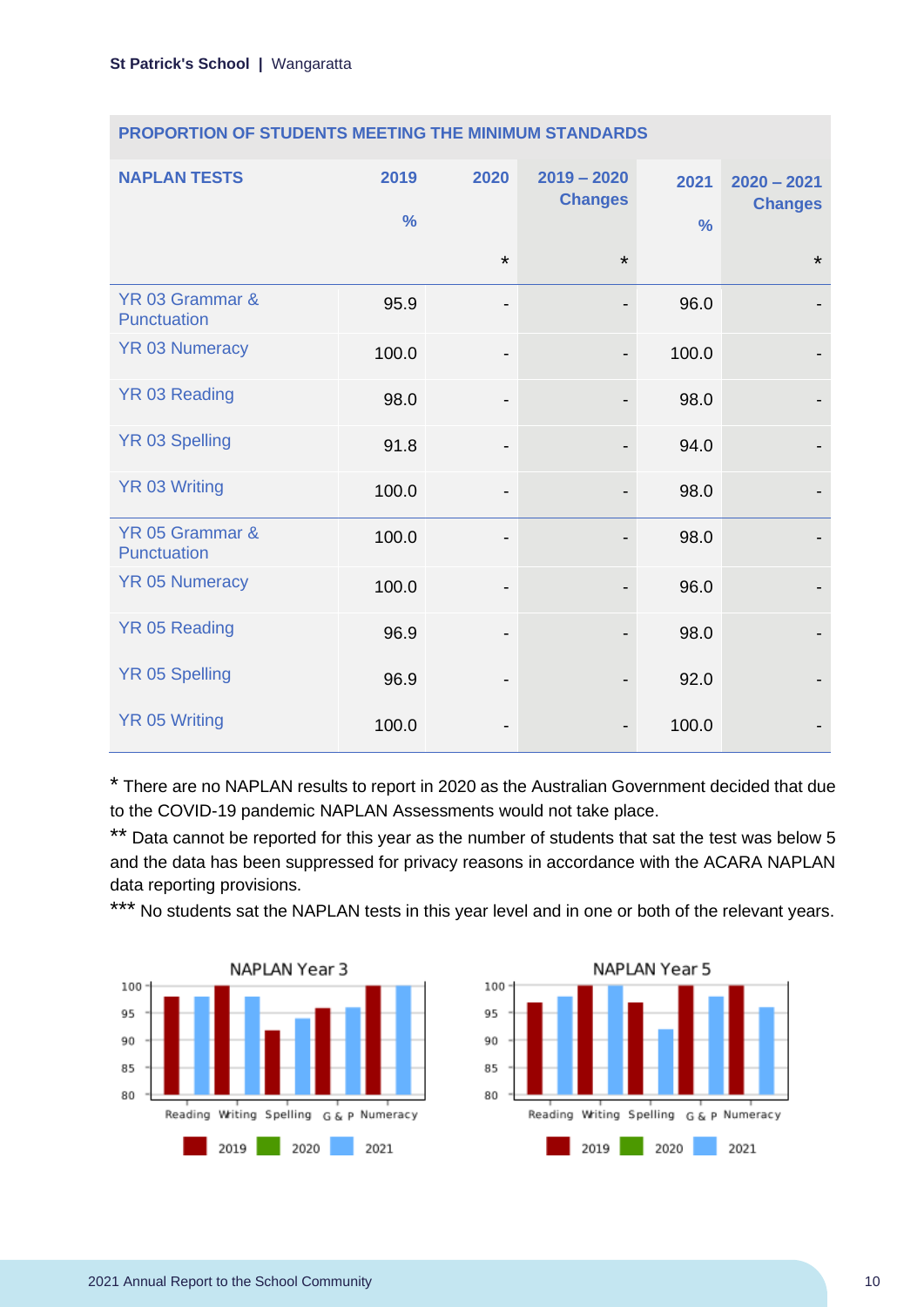### <span id="page-11-0"></span>**Pastoral Wellbeing**

#### **Goals & Intended Outcomes**

Goals & Intended Outcomes

To ensure the staff, students and families were supported and connected during Covid-19 lockdowns and remote learning.

#### **Achievements**

Despite the COVID-19 lock-down, the school was able to maintain close contacts with parents and students. It was especially important for the school to acknowledge the extra stress that families were under due to lock-downs as the onus for completing school tasks fell, primarily, into the laps of the parents.

Our Deputy Principal/Wellbeing Officer spent a significant amount of her time working with parents to ensure that they felt supported during this difficult time.

The Deputy Principal/Wellbeing Officer was also able to touch base with at risk students face-toface for those coming to school and online for the students learning from home.

#### **VALUE ADDED**

There were limited opportunities for curricular activities beyond working remotely with students (and parents) online. However, the staff creatively devised ways to make the curriculum interesting and interactive for students.

In the midst of all this, the students were still able to support the local chapter of the St Vincent De Paul Society by providing some desperately needed resources for those in need coming up to Christmas. We were also able to successfully raise money for CARITAS with our Easter Egg Raffle which was drawn online.

The school commenced the implementation of the Respectful Relationships Initiative and the Seasons Program.

Our Welfare Officer was trained in the Peaceful Kids program.

Staff completed the Mandatory Reporting Module and Disability Standards Modules.

Family and staff check ins were frequently conducted with every family over the Covid-19 lock down period.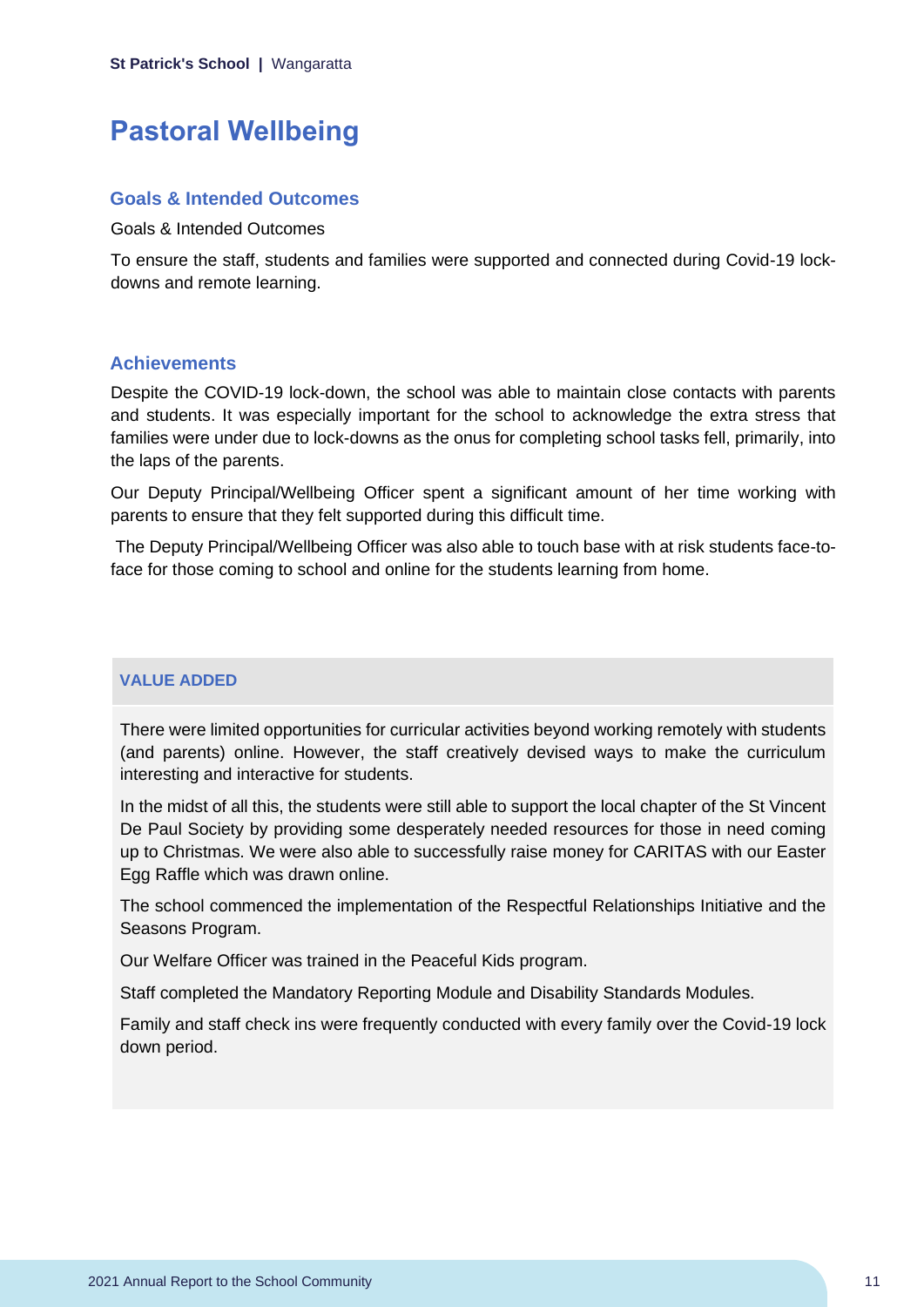#### **STUDENT SATISFACTION**

Student satisfaction was mixed due to the impact of COVID-19. Some thrived in remote learning whilst others found it challenging. The return to school attitude was positive.

This data was gathered through formal and informal reviews held once students had returned to full time classes. Students completed evaluations / reflections of their experiences during the course of this COVID-19 of the year.

#### **STUDENT ATTENDANCE**

Non-attendance is monitored through our "nForma" program that we use to mark the roll twice each day.

Parents are notified by SMS if their child fails to arrive at school, and we have had no contact from the parent/guardian.

Students who are away from school for extended periods of time are initially contacted by the classroom teacher. Attendance is then monitored for signs of improvement.

The Principal and Deputy Principal/Wellbeing Officer are involve if attendance does not improve.

In extreme cases, Catholic Education Office - Sandhurst Attendance Officer is notified. The matter may also be raised with DHHS to find ways to support families. These students are then subject to ongoing monitoring by the DP and or other services, to ensure that there is no regression.

During COVID-19, students of essential workers and vulnerable students were supervised at school. Their attendance data was also recorded on nForma. Students studying from home were marked as present for the online contact sessions (Years 3 to 6) and through daily engagement in the See-Saw program (Years Foundation to 2). Parents were contacted if students did not engage in the online learning sessions.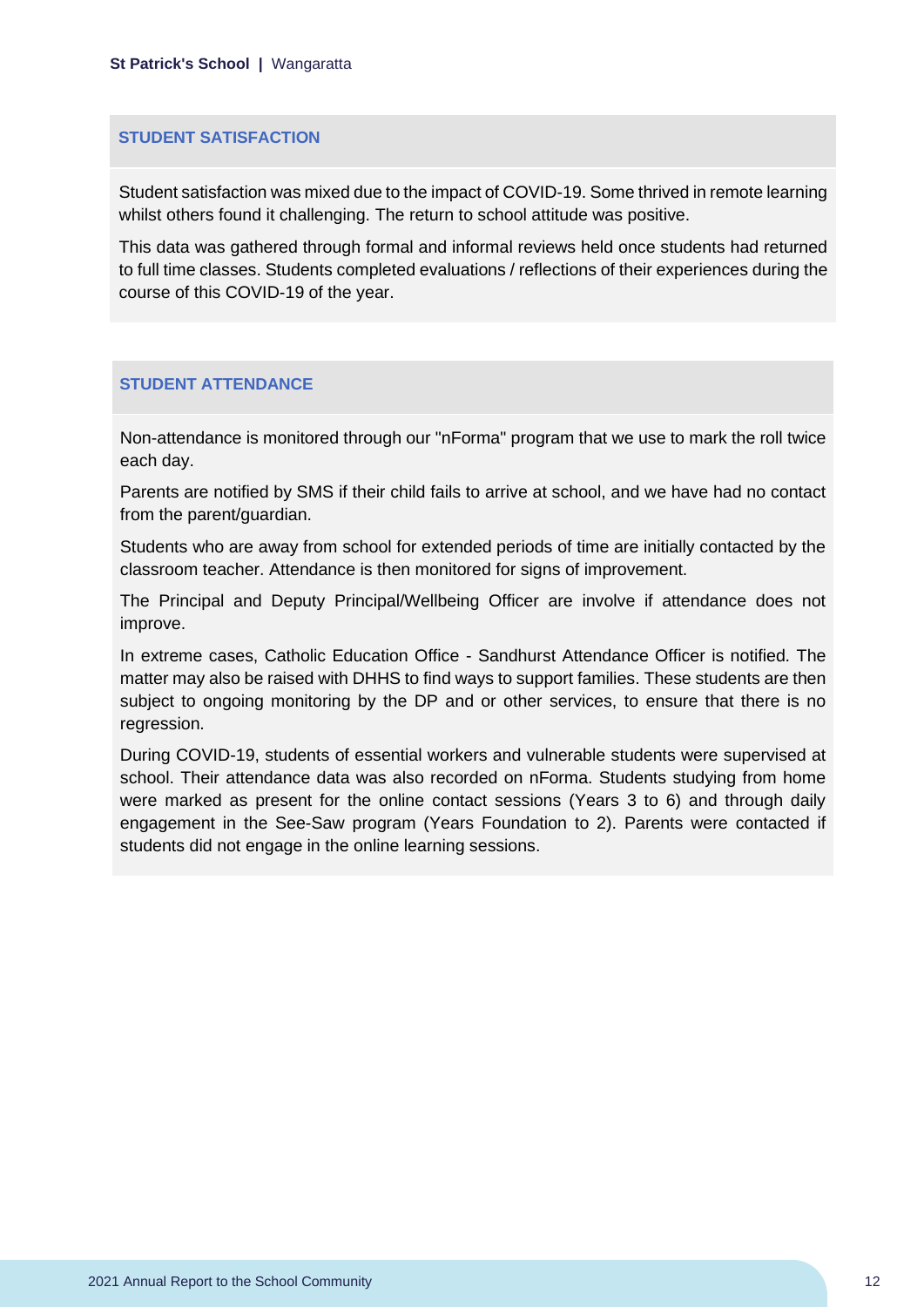#### **AVERAGE STUDENT ATTENDANCE RATE BY YEAR LEVEL**

| <b>Y01</b>                 | 90.5% |
|----------------------------|-------|
| <b>Y02</b>                 | 93.3% |
| <b>Y03</b>                 | 93.4% |
| <b>Y04</b>                 | 92.8% |
| <b>Y05</b>                 | 92.2% |
| <b>Y06</b>                 | 91.8% |
| Overall average attendance | 92.4% |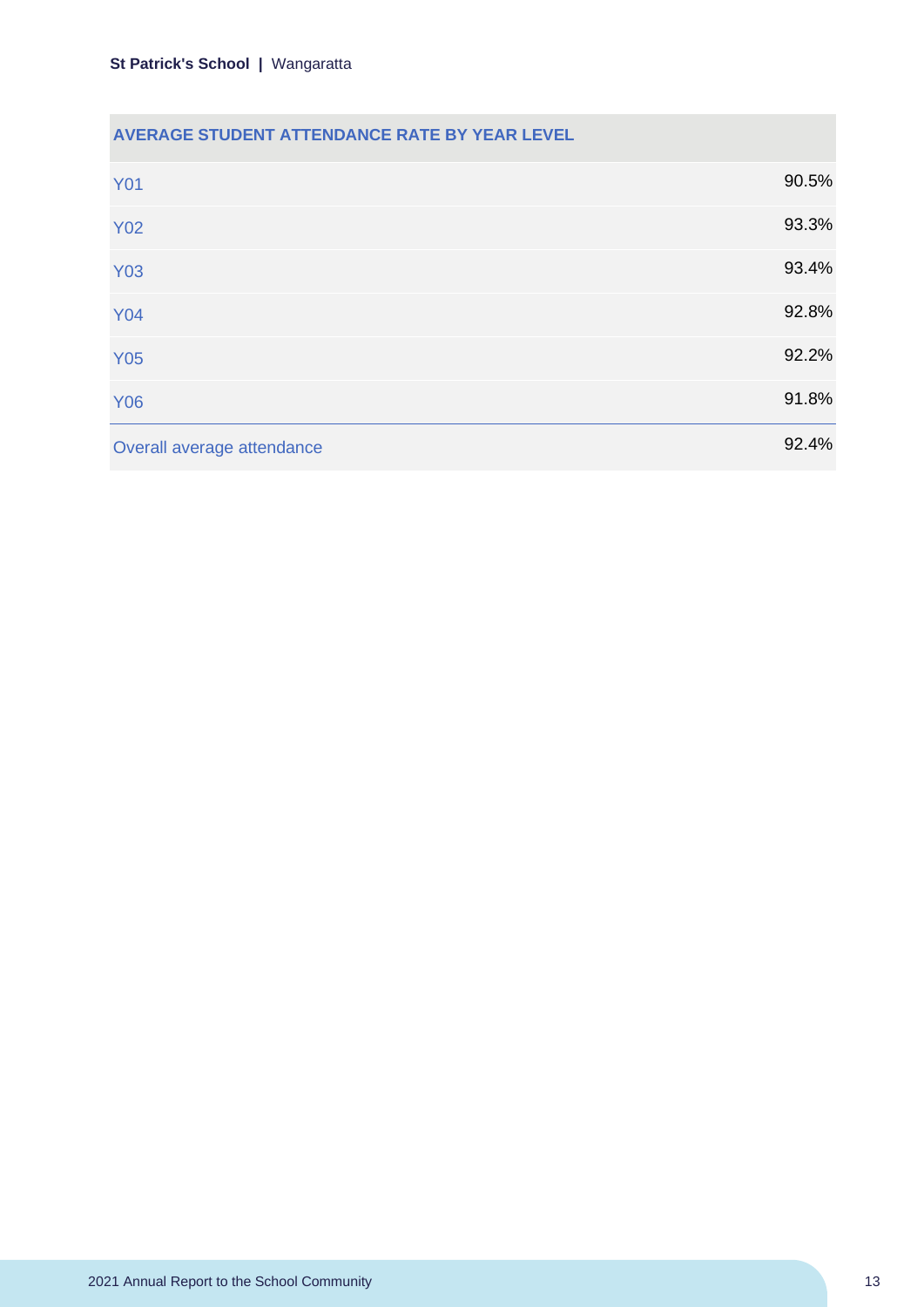### <span id="page-14-0"></span>**Child Safe Standards**

#### **Goals & Intended Outcomes**

Child safety is one of the foundation stones on which St Patrick's School is built, and we take our responsibilities very seriously. All staff have a role to play in maintaining high Child Safe Standards.

Where possible to ensure all children who were learning from home, is in a safe and secure environment.

To ensure all staff were conducting online learning within the guidelines of the Child Safe standards.

Educate parents/carers on the appropriate behaviours for online learning.

#### **Achievements**

Staff professional learning and obligations in the area of the PROTECT module and website.

Child safe formally forming a part of staff meetings, leadership team meetings and ESO briefings.

The completion of Mandatory Reporting Modules by all staff (including Education Support Officers and Administration staff).

Promotion of the Child Safe standards and Code of Conduct through the School Advisory Council and Parents and Friends Association.

Child Safe standards revisited at the binning of each school year and in the new staff induction process.

Use of Complispace to ensure all documentation is current and relevant.

All staff trained in Level Two First Aid

Signs have been erected around the school communicating our commitment to the child safe standards.

Communication between families, the broader community and the school contains an acknowledgement of our commitment to child safe processes and procedures.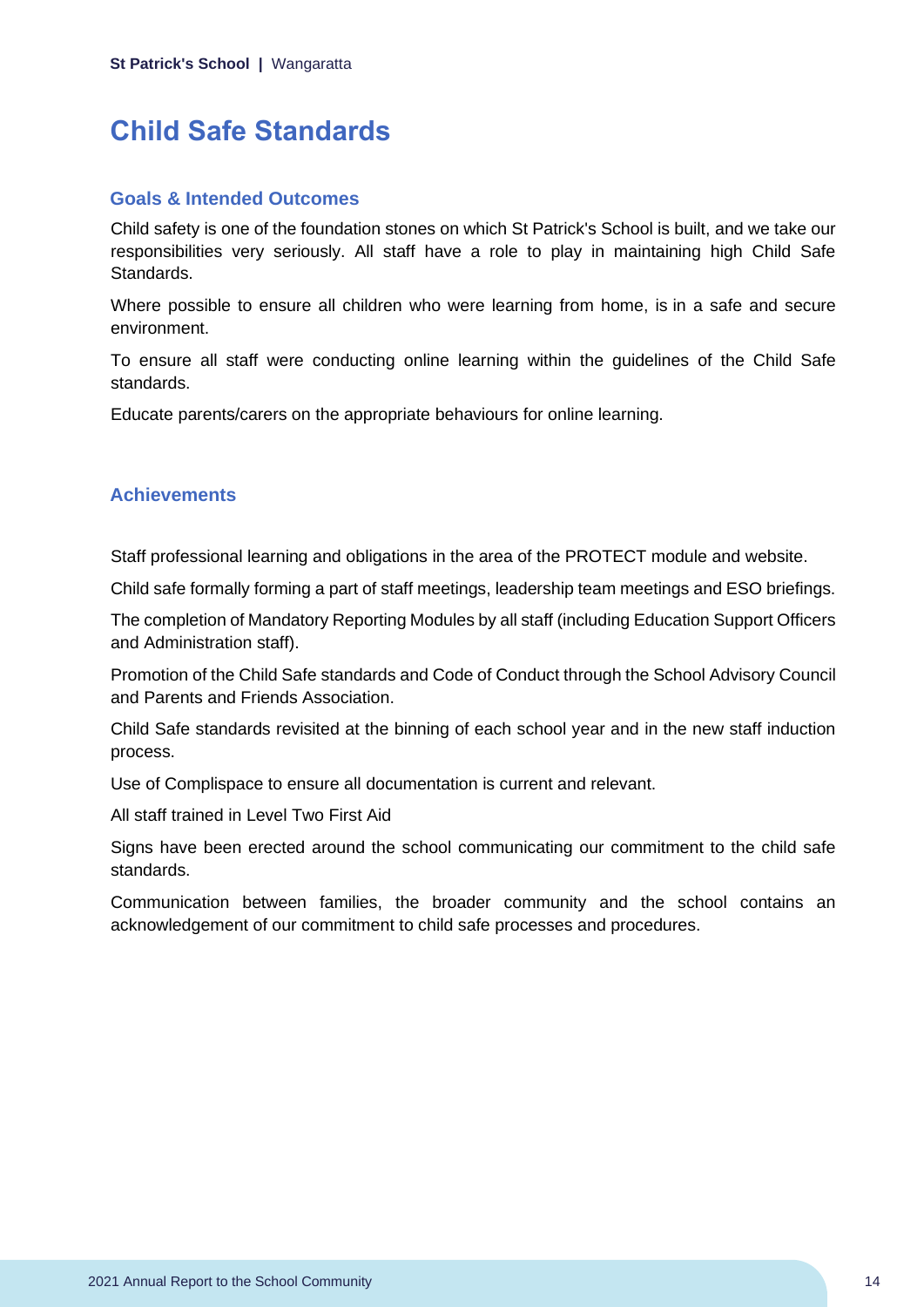### <span id="page-15-0"></span>**Leadership & Management**

#### **Goals & Intended Outcomes**

Broaden leadership roles to include Learning and Teaching Leader Develop leadership through the Professional Learning Communities School Advisory Council Formation

#### **Achievements**

The School Advisory Council engaged in formation in the area of the National School Improvement Tool (N.S.I.T) in readiness for their involvement in 2022. This included learning about the nine domains and the impact they will have in guiding the school's new strategic improvement plan.

The School Advisory Council also received formation around the new governance structure of C.E.S Ltd.

The school appointed a designated Learning and Teaching Leader to lead this area in improvement. Significant time was dedicated to the development of the role as well as the leader's formation them self.

From here staff leadership was developed through Professional Learning Teams with an emphasis on shared leadership and collegial feedback.

#### **PROFESSIONAL LEARNING**

Description of Professional Learning undertaken in 2021

Although COVID-19 impacted on-site professional learning we were able to continue with many initiatives through online services.

Throughout 2021 St Patrick's engaged in the following professional Learning:

- Religious Education Sacramental PD
- Religious Education Analyse and teach scripture
- School Board formation (online)
- Pastoral Well-being Policy understanding
- Loss and Grief Training
- Suspension and Negotiated Transfer policy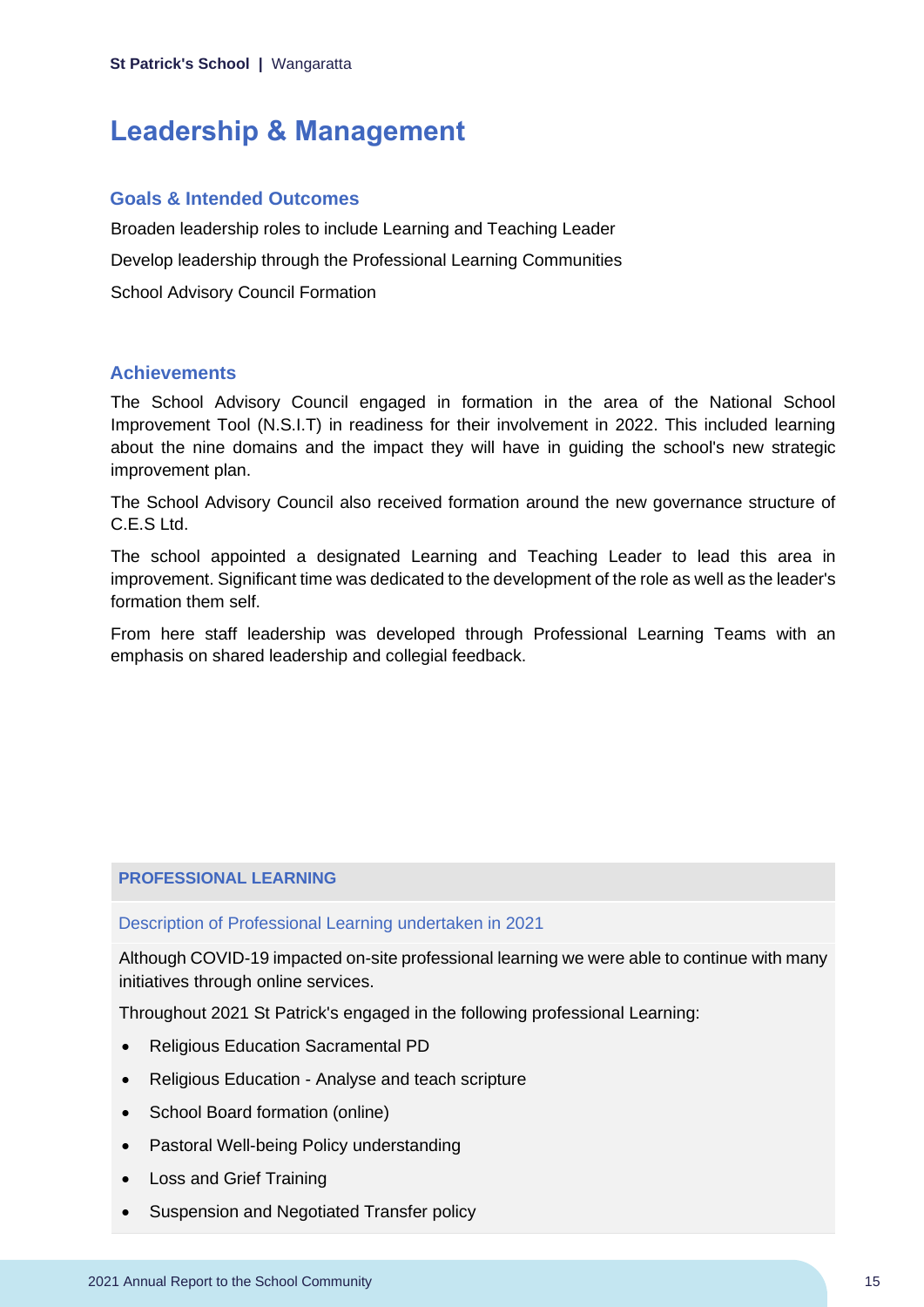#### **St Patrick's School |** Wangaratta

- Behavior Management Policy
- MARAM Training
- NCCD briefings (online)
- PAT Adaptive maths training
- SOLAR Science of Literacy and Reading F-2
- MAV professional learning (online)
- Coaching (Principal and Deputy Principal)
- Peaceful Kids Training
- Ipad Leaders Network
- Digital Technology Leaders Meetings (online)
- First Aid level two Training
- Diabetes Training
- Downs Syndrome Inclusion and Diversity Training
- Emergency Evacuation Training (online)
- Mandatory Reporting Modules (for all staff)
- Disability Standards Frameworks (online)
- VIT Code of Conduct.
- Planning Days
- Budget workshops
- Directors Briefings (online)

#### **TEACHER SATISFACTION**

2021 was a challenging year for staff as COVID-19 continued to impact staff workload. Positive responses from the parent community served to uplift staff morale.

Data collected through Annual Review Meetings, frequent staff check-in meetings and individual check-ins, were used to gauge staff satisfaction.

Staff reported that systems from 2020 in response to COVID-19 worked more efficiently in 2021. Experience from the previous year enabled staff to operate more succinctly and with greater efficiency. The flexibility of staff is to be commended. Staff also expressed the toll remote learning, community isolation and the uncertainty of COVID-19 as stress factors in the profession. However, even with these uncertainties, staff still demonstrated a love of teaching and the school community.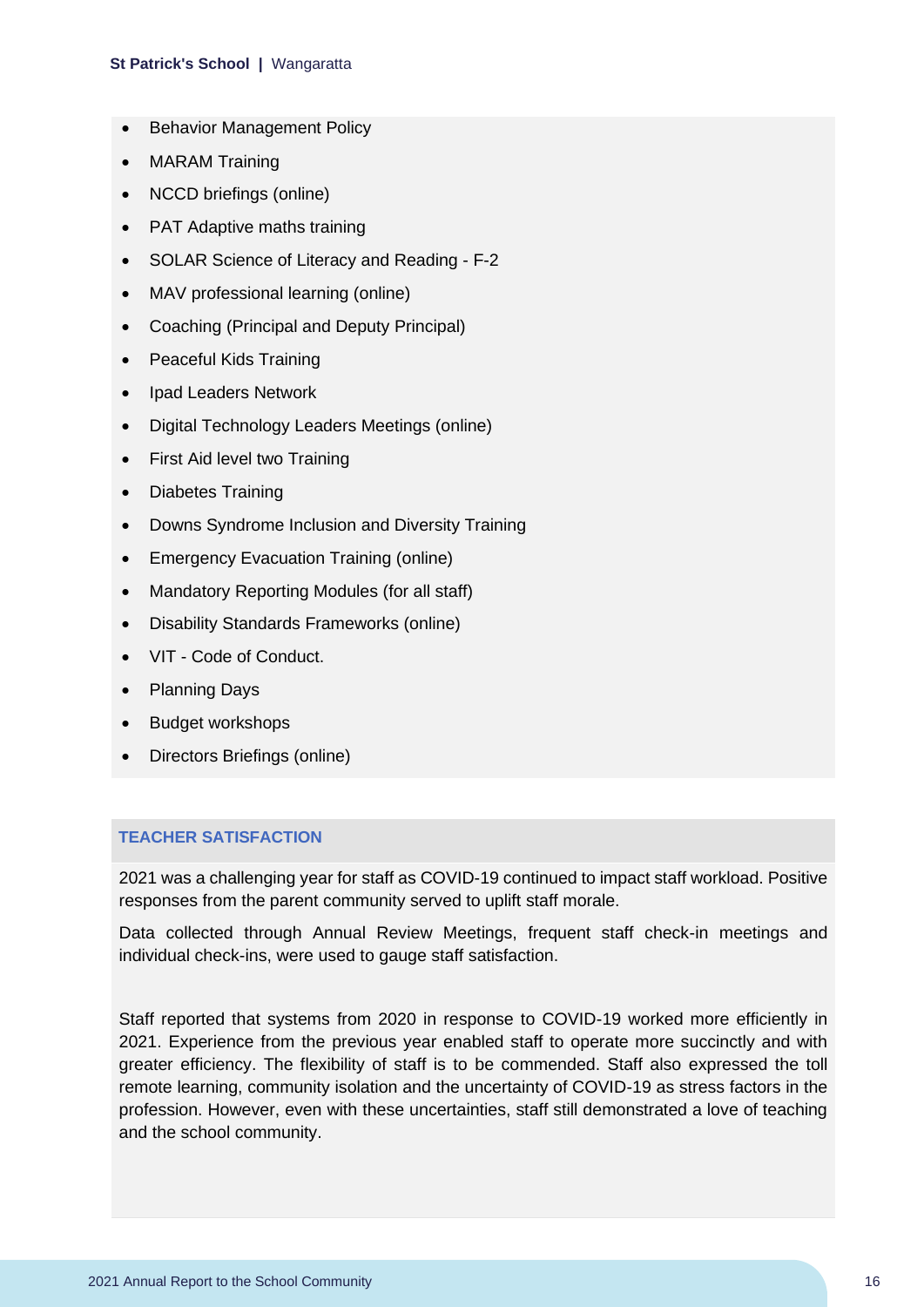| <b>TEACHING STAFF ATTENDANCE RATE</b>        |       |
|----------------------------------------------|-------|
| <b>Teaching Staff Attendance Rate</b>        | 92.4% |
|                                              |       |
| <b>ALL STAFF RETENTION RATE</b>              |       |
| <b>Staff Retention Rate</b>                  | 78.1% |
|                                              |       |
| <b>TEACHER QUALIFICATIONS</b>                |       |
| <b>Doctorate</b>                             | 0.0%  |
| <b>Masters</b>                               | 10.5% |
| Graduate                                     | 10.5% |
| <b>Graduate Certificate</b>                  | 0.0%  |
| <b>Bachelor Degree</b>                       | 94.7% |
| <b>Advanced Diploma</b>                      | 21.1% |
| <b>No Qualifications Listed</b>              | 0.0%  |
|                                              |       |
| <b>STAFF COMPOSITION</b>                     |       |
| <b>Principal Class (Headcount)</b>           | 1.0   |
| <b>Teaching Staff (Headcount)</b>            | 23.0  |
| <b>Teaching Staff (FTE)</b>                  | 19.0  |
| <b>Non-Teaching Staff (Headcount)</b>        | 11.0  |
| Non-Teaching Staff (FTE)                     | 7.6   |
| <b>Indigenous Teaching Staff (Headcount)</b> | 0.0   |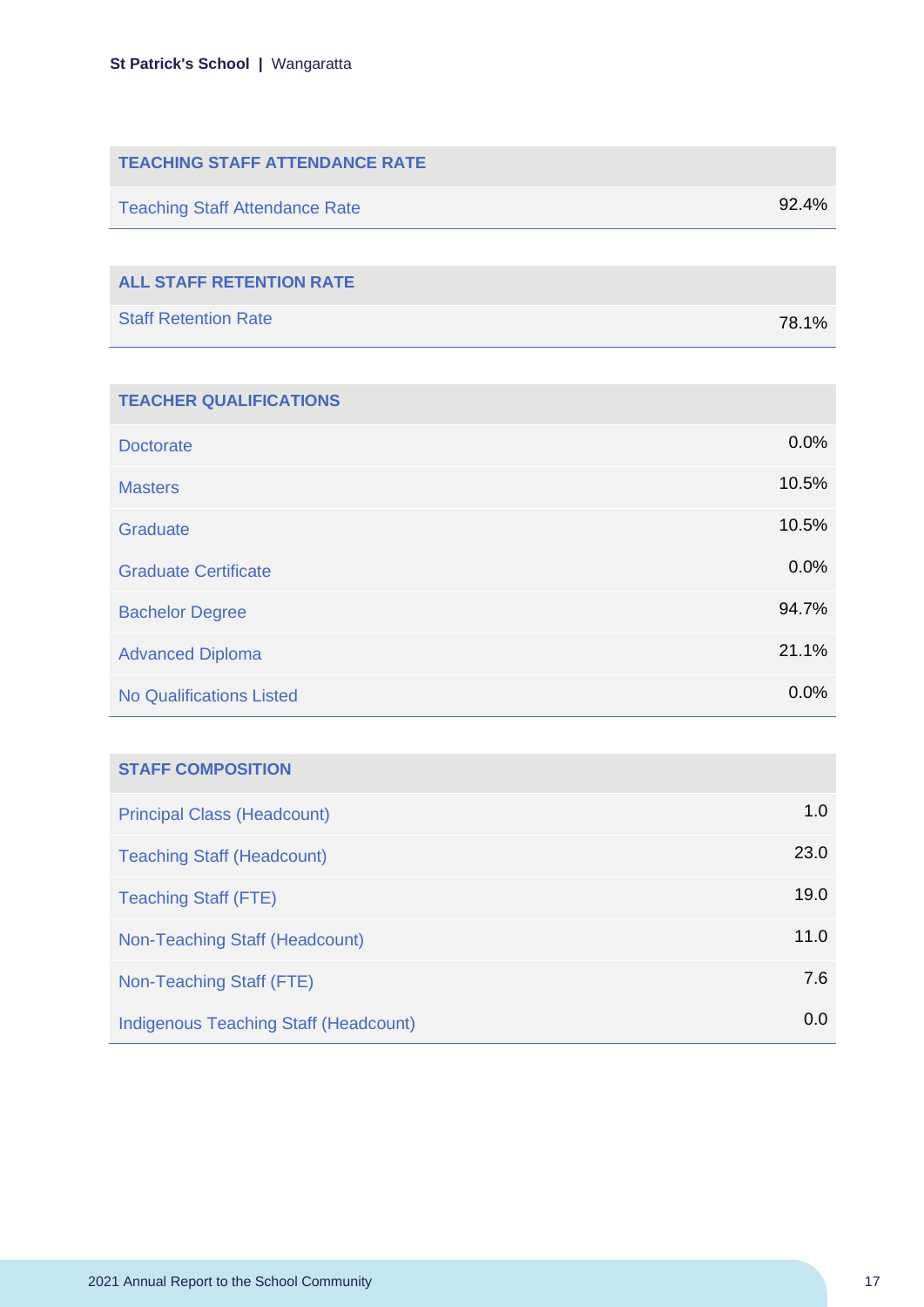### <span id="page-18-0"></span>**School Community**

#### **Goals & Intended Outcomes**

Our goal for 2021 was to ensure as much as possible that the school remained engaged with the parent community, the parish community and the broader community as much as possible in the midst of the COVID Pandemic.

#### **Achievements**

The greatest achievement would most definitely be the way staff were able to maintain the close bonds with family during COVID-19. Despite the adverse learning condition, data collected would indicate that student progression did still occur with a great number of the students.

The School Advisory Council were still able to play a role in the governance structure of the school. Meetings were online. The Parents and Friends Association were also able to maintain a positive contact with the school although their fund-raising activities were seriously curtailed due to quarantine restrictions.

#### **PARENT SATISFACTION**

Feedback from parents via school surveys, indicated high satisfaction in learning and teaching during long periods of remote learning. The surveys also indicated high satisfaction in the efforts made to connect students with their peers to promote a sense of belonging.

Informal correspondence from parents via email was significantly high. Parents expressed their admiration of staff in being able to achieve so much during very difficult time. Parents commented on the dedication and commitment of staff. Broader community feedback also reflected this positive feeling.